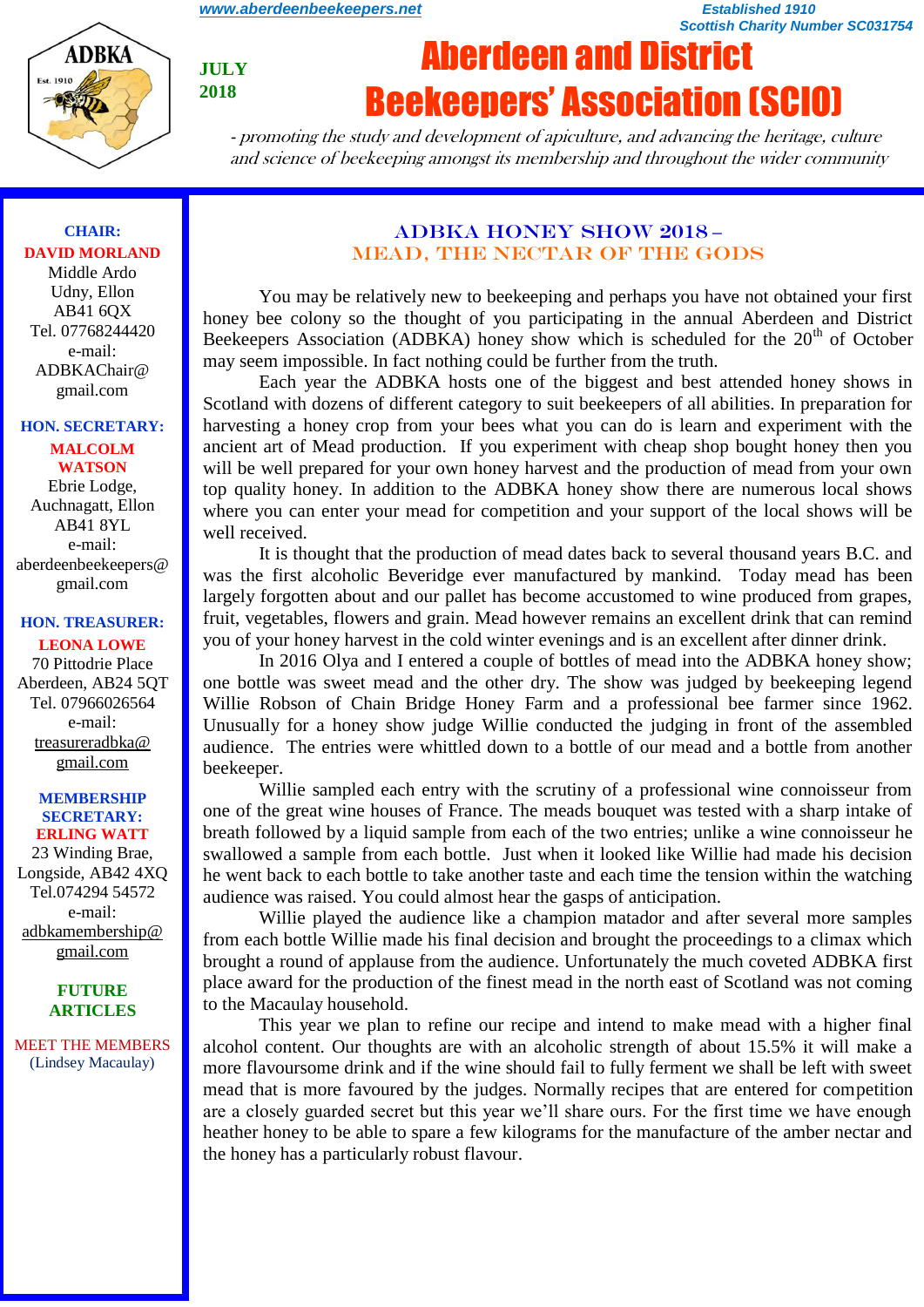#### **Our recipe is as follows:**

Five kilogrammes of honey Juice from three oranges Juice from three lemons Water, about two and a half gallons. All-purpose wine yeast and nutrient Pectic Enzyme

Boil about two litres of water in a large pan and then remove the pan from the heat and whilst still hot add about two kilogrammes of honey. I add further boiling water to the mixture until I achieve a specific gravity of about 1115 which I measure with a wine making hydrometer. I then allow the mixture to cool before poring it into a clean and sterile one gallon glass demi-john. I then add the juice from one orange and one lemon and finally the yeast and nutrient. I add the Pectic Enzyme a day or two after fermentation is under way.

Mead can be difficult to ferment because honey is deficient in essential minerals so the juice from the orange and lemon and the yeast nutrient help the fermentation get under way and continue until a successful conclusion. To help the yeast get started I activate it two days in advance of when I think it will be required by adding it to a small bottle of sterilised fruit juice. I find using a hydrometer to measure the specific gravity of the mixture far more accurate than relying on the quantity of honey and water from a recipe and in any case I don't have a big enough pan to mix two and a half gallons in a single batch.

Once the first vigorous fermentation has finished and a deposit of yeast and solids is formed in the bottom of the demi-john I siphon the wine into a clean sterilized demi-john leaving the sediment behind. I may do this twice before the mead is finished fermenting. Like beekeeping the cleanliness and sterilization of all equipment is essential to your success.

We use five kilogrammes of honey and start the fermentation with about two and a half gallons of must which after we siphon it off the sediment we end up with two full gallons of fermenting mead and enough left over to start the next batch. If you are buying shop bought honey then five jars is enough to make a gallon which costs just over six pounds from Lidl. For the honey show you need to bottle your mead in clear glass punted bottles which should be fitted with a flanged cork, Lidl sell rose' wine in these bottles for a few pounds a bottle. Once you've emptied the contents you have the bottles to keep for your mead. There is a home brew shop in Aberdeen that can supply the equipment and ingredients you require and there are many suppliers available online.

This year the much coveted ADBKA first prize for mead production may be making its way to the Macaulay household. If it doesn't we'll enjoy the process of making and sampling our mead.

Entering the competition is far more interesting than simply going along to watch. Dust down your demi-john, get started and enjoy the result.

#### **Lindsey and Olya Macaulay**

## **NORTH EAST BEEKEEPERS AT THE ROYAL HIGHLAND SHOW 2018**





**Martin skep making Tarland Bee Group members**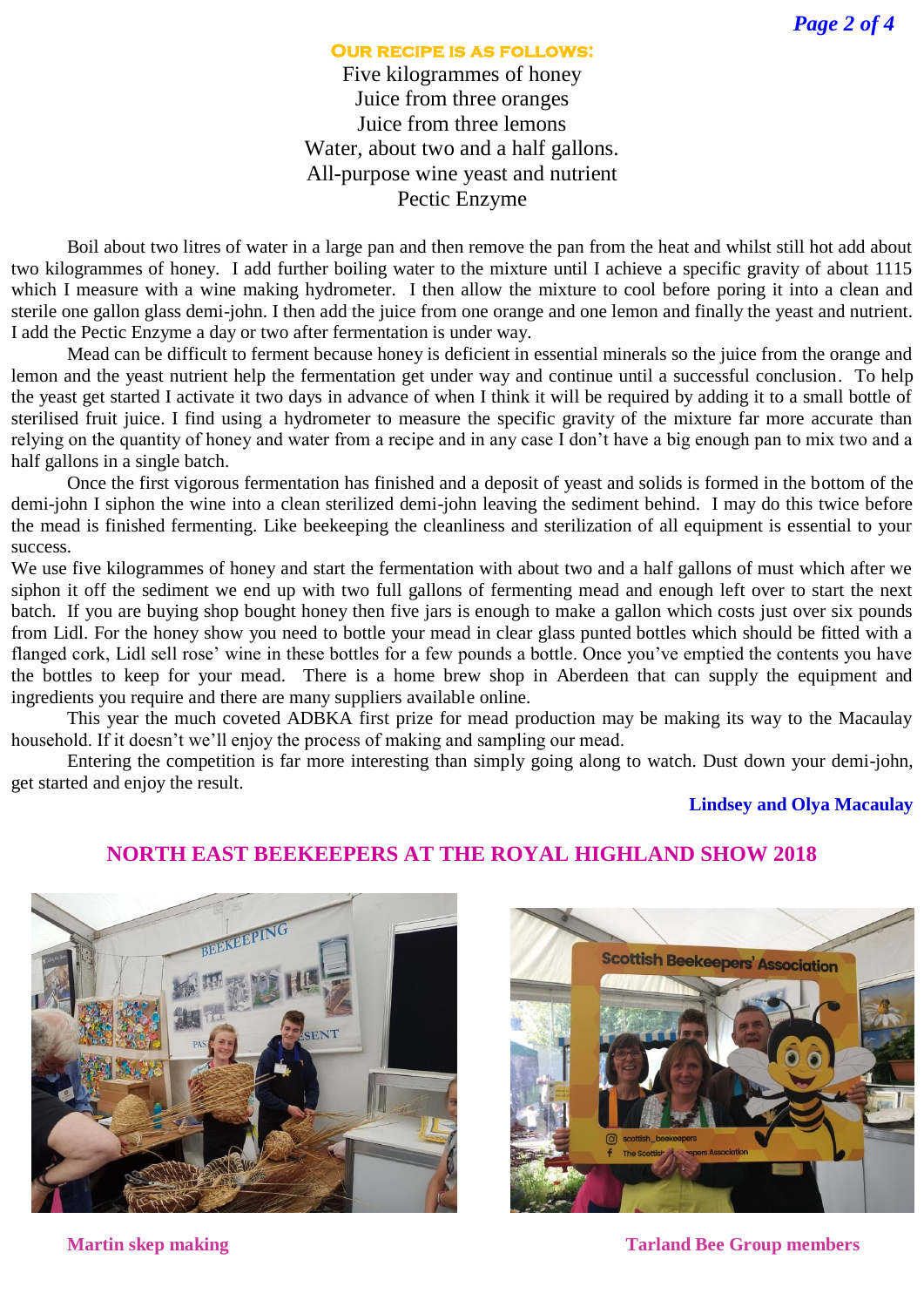## VISIT TO DENROSA APIARIES

After last month's report on the Queen Rearing course, I seem to be at risk of becoming ADBKA's special correspondent on queen rearing. Of course, like many journalists, I can write about a subject but am so far much less adept at actually doing it!



Well over 20 ADBKA members enjoyed glorious weather as we visited one of Murray McGregor's queen rearing apiaries at his home near Coupar Angus. Murray owns and runs Scotland's largest commercial beekeeping operation – Denrosa - and has an extensive queen rearing programme to support his 3,000 production hives.

After a picnic on the lawn surrounded by hundreds of colourful nucs, we split into groups to be shown round the operation by Murray and his staff, Jolanta and Sabine. Many of us commented on the exceptional docility of the bees, which Murray was handling without veil or gloves in most cases. Murray pointed out that he is extremely selective from his many hives to choose only a handful of the very best queens from which to breed. Apart from the queen rearing site, with I would guess about 500 mating nucs, there are also two local apiaries, again with selected

stock, in an attempt to control the local drone population too. Stock is sometimes brought in from further afield to add to the gene pool, and conversely, as Murray mentioned with evident satisfaction, some of his Scottish stock is being exported to Italy where they are doing well.

The process is not dissimilar to that taught on the queen rearing course, but the scale is impressive. Eggs are grafted from the selected breeder lines, which live in nucs in order to restrict the queen's laying and thus promote longevity. Queen cells are developed in a couple of starter and finisher colonies. Cells once sealed are transferred to an incubator, where the queens emerge. The use of an incubator was explained as an efficiency measure, saving the need to enter colonies to retrieve virgin queens. The virgin queens, or sometimes queen cells, are put into polystyrene matingnucs from where they eventually make their mating flights.



One device used which caught the eye of a few members was a 'queen introduction frame cage.' Rather than the common Butler-style introduction cage, the frame cage is placed over sealed brood and the queen placed inside. The queen is less stressed as she has much more space to move, whilst being both in contact with, but protected from, the workers, and emerging brood accepts her as the only queen they have known. (Having whetted your appetite - Paynes sell them, and Thornes do a metal, and more expensive, version).

The visit was a rare opportunity to see something unique in Scottish beekeeping (and uncommon in general). Whilst we hobbyists love to debate and try different things, and buy different kit for the same purposes, it was clear that commercial beekeeping can only succeed with simple, reliable and cost/time-effective methods and equipment, as

well as highly skilled staff. I am sure I express the feelings of all the visitors in thanking Murray, Jolanta, Sabina and Kasia for taking the time to give us a very enjoyable and educational visit.

#### **Ian Mackley**